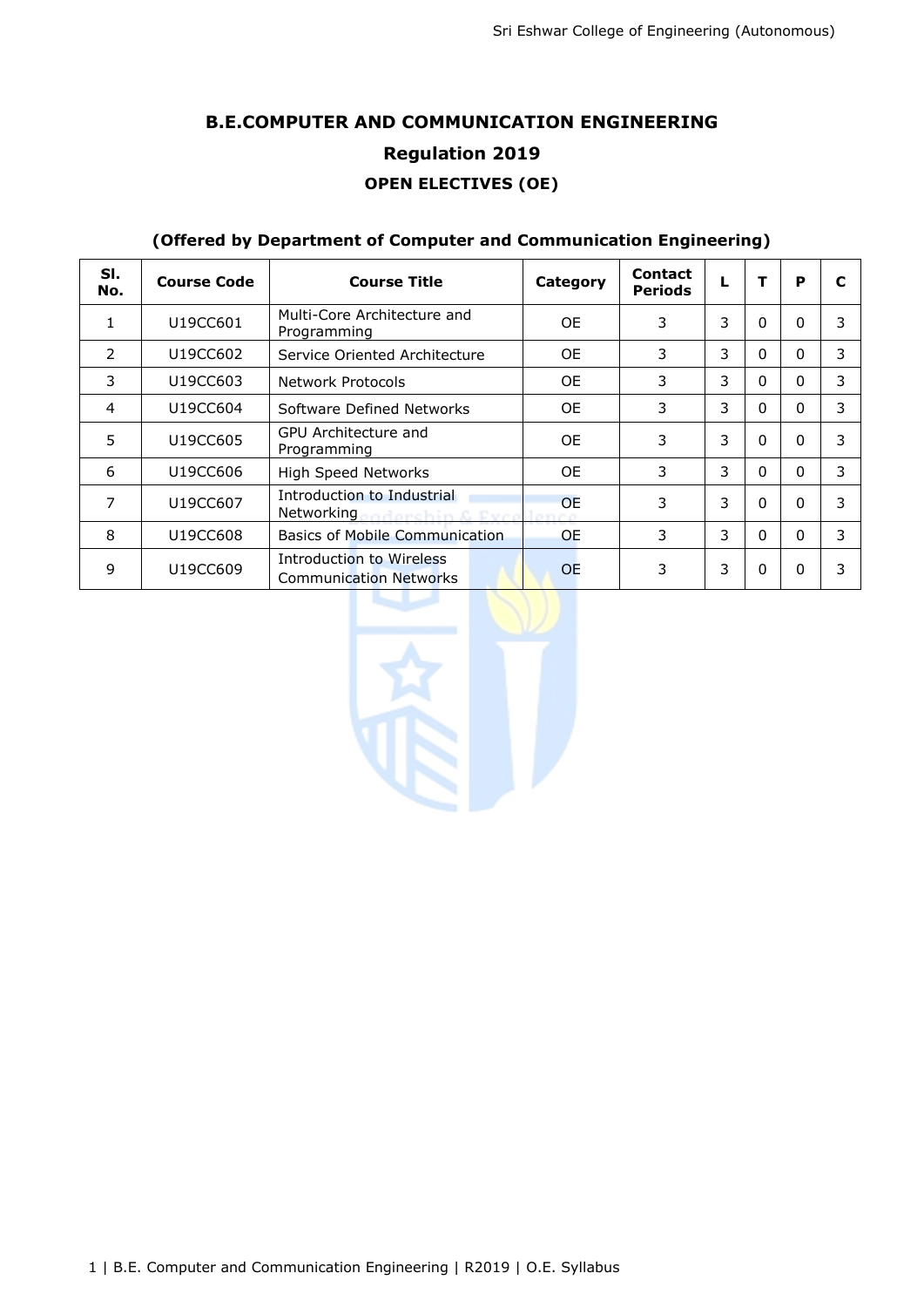|                                                        | U19CC601                                                                                                                                                                                                                                                                     |                                              | <b>MULTI - CORE ARCHITECTURE AND PROGRAMMING</b>                                                                                                                                                     | L<br>3 | т<br>0                 | P<br>0 | C<br>3           |  |
|--------------------------------------------------------|------------------------------------------------------------------------------------------------------------------------------------------------------------------------------------------------------------------------------------------------------------------------------|----------------------------------------------|------------------------------------------------------------------------------------------------------------------------------------------------------------------------------------------------------|--------|------------------------|--------|------------------|--|
|                                                        |                                                                                                                                                                                                                                                                              |                                              | After completion of this course, the students will be able to                                                                                                                                        |        |                        |        |                  |  |
|                                                        |                                                                                                                                                                                                                                                                              | CO1                                          | Visualize Multi-core Processors and its different architectures                                                                                                                                      |        |                        |        | K1               |  |
|                                                        |                                                                                                                                                                                                                                                                              |                                              | Express knowledge about the synchronization primitives in challenges in                                                                                                                              |        |                        |        |                  |  |
|                                                        | <b>Outcomes</b>                                                                                                                                                                                                                                                              | CO <sub>2</sub>                              | parallel program                                                                                                                                                                                     |        |                        |        | K <sub>2</sub>   |  |
|                                                        |                                                                                                                                                                                                                                                                              | CO <sub>3</sub>                              | Observe to develop shared memory programming with Open MP                                                                                                                                            |        |                        |        | K <sub>2</sub>   |  |
|                                                        |                                                                                                                                                                                                                                                                              | CO <sub>4</sub>                              | Apply distributed memory programming with MPI                                                                                                                                                        |        |                        |        | K3               |  |
|                                                        |                                                                                                                                                                                                                                                                              | CO <sub>5</sub>                              | Illustrate parallel architecture for real time scenarios                                                                                                                                             |        |                        |        | K <sub>2</sub>   |  |
|                                                        | <b>MODULE-I</b>                                                                                                                                                                                                                                                              | <b>INTRODUCTION TO MULTI-CORE PROCESSORS</b> |                                                                                                                                                                                                      |        |                        |        |                  |  |
|                                                        | Parallel program design.                                                                                                                                                                                                                                                     |                                              | Single core to Multi-core architectures - SIMD and MIMD systems - Interconnection networks -<br>Symmetric and Distributed Shared Memory Architectures - Cache coherence - Performance Issues -       |        |                        |        |                  |  |
| <b>MODULE-II</b><br><b>PARALLEL PROGRAM CHALLENGES</b> |                                                                                                                                                                                                                                                                              |                                              |                                                                                                                                                                                                      |        |                        |        |                  |  |
|                                                        | 9<br>Performance - Scalability - Synchronization and data sharing - Data races - Synchronization primitives<br>(mutexes, locks, semaphores, barriers) - deadlocks and livelocks - communication between threads<br>(condition variables, signals, message queues and pipes). |                                              |                                                                                                                                                                                                      |        |                        |        |                  |  |
|                                                        | <b>MODULE III</b>                                                                                                                                                                                                                                                            |                                              | <b>SHARED MEMORY PROGRAMMING WITH OpenMP</b>                                                                                                                                                         |        |                        |        | $\boldsymbol{9}$ |  |
|                                                        |                                                                                                                                                                                                                                                                              |                                              | OpenMP Execution Model - Memory Model - OpenMP Directives - Work-sharing Constructs - Library<br>functions - Handling Data and Functional Parallelism - Handling Loops - Performance Considerations. |        |                        |        |                  |  |
|                                                        | <b>MODULE IV</b>                                                                                                                                                                                                                                                             |                                              | DISTRIBUTED MEMORY PROGRAMMING WITH MPI                                                                                                                                                              |        |                        |        | 9                |  |
|                                                        |                                                                                                                                                                                                                                                                              |                                              | MPI program execution - MPI constructs - libraries - MPI send and receive - Point-to-point and<br>Collective communication - MPI derived data types - Performance evaluation                         |        |                        |        |                  |  |
|                                                        | <b>MODULE V</b>                                                                                                                                                                                                                                                              |                                              | PARALLEL PROGRAM DEVELOPMENT                                                                                                                                                                         |        |                        |        | 9                |  |
|                                                        |                                                                                                                                                                                                                                                                              |                                              | Case studies - n-Body solvers - Tree Search - OpenMP and MPI implementations and comparison.                                                                                                         |        |                        |        |                  |  |
|                                                        |                                                                                                                                                                                                                                                                              |                                              |                                                                                                                                                                                                      |        | <b>TOTAL: 45 Hours</b> |        |                  |  |
|                                                        | <b>TEXTBOOKS</b>                                                                                                                                                                                                                                                             |                                              |                                                                                                                                                                                                      |        |                        |        |                  |  |
| 1                                                      |                                                                                                                                                                                                                                                                              |                                              | Peter S. Pacheco, "An Introduction to Parallel Programming", Morgan-Kauffman/Elsevier, 2011.                                                                                                         |        |                        |        |                  |  |
| 2 <sup>1</sup>                                         | 2011 (unit 2)                                                                                                                                                                                                                                                                |                                              | Darryl Gove, "Multicore Application Programming for Windows, Linux, and Oracle Solaris", Pearson,                                                                                                    |        |                        |        |                  |  |
|                                                        | <b>REFERENCES</b>                                                                                                                                                                                                                                                            |                                              |                                                                                                                                                                                                      |        |                        |        |                  |  |
| 1                                                      |                                                                                                                                                                                                                                                                              |                                              | Michael J Quinn, "Parallel programming in C with MPI and OpenMP", Tata McGraw Hill, 2012.                                                                                                            |        |                        |        |                  |  |
| 2                                                      |                                                                                                                                                                                                                                                                              |                                              | William Stalling, "Computer Organization and Architecture, Designing for Performancell", Pearson<br>Education, New Delhi, 2013.                                                                      |        |                        |        |                  |  |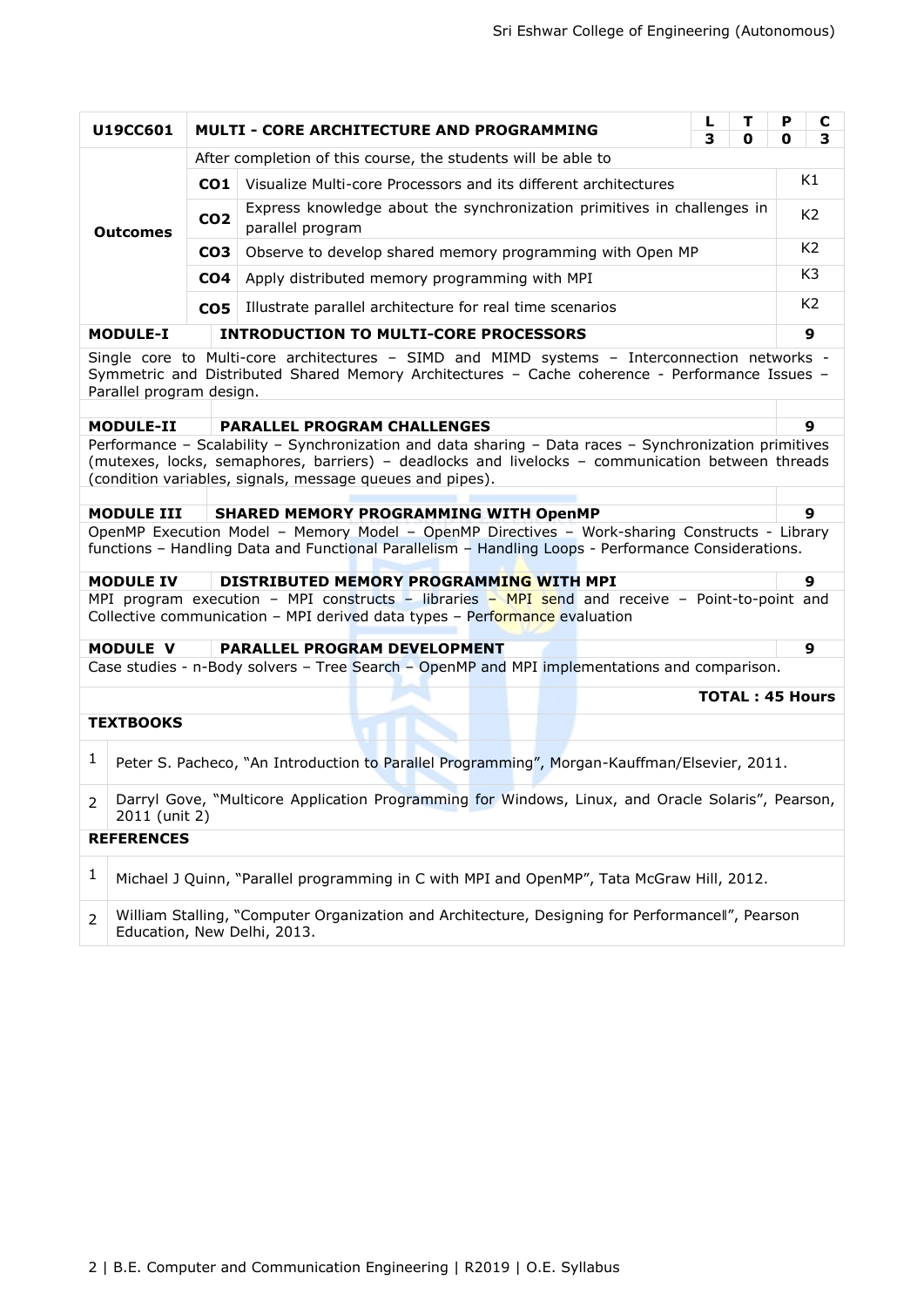| U19CC602 |                                                                                                                                                                                  | т<br>L<br><b>SERVICE ORIENTED ARCHITECTURE</b>                    |                                                                                                                                                                                                     |                  |  | P | C                      |  |  |
|----------|----------------------------------------------------------------------------------------------------------------------------------------------------------------------------------|-------------------------------------------------------------------|-----------------------------------------------------------------------------------------------------------------------------------------------------------------------------------------------------|------------------|--|---|------------------------|--|--|
|          |                                                                                                                                                                                  |                                                                   |                                                                                                                                                                                                     | 3<br>3<br>0<br>0 |  |   |                        |  |  |
|          |                                                                                                                                                                                  |                                                                   | After completion of this course, the students will be able to                                                                                                                                       |                  |  |   |                        |  |  |
|          |                                                                                                                                                                                  | CO <sub>1</sub>                                                   | Recall XML fundamentals and build applications based on XML                                                                                                                                         |                  |  |   | K1                     |  |  |
|          |                                                                                                                                                                                  | CO <sub>2</sub>                                                   | Summarize the the key principles and services of SOA to perform the                                                                                                                                 |                  |  |   |                        |  |  |
|          |                                                                                                                                                                                  |                                                                   | service composition                                                                                                                                                                                 |                  |  |   |                        |  |  |
|          | <b>Outcomes</b>                                                                                                                                                                  | CO <sub>3</sub>                                                   | Compare the different web services and WS standards                                                                                                                                                 |                  |  |   |                        |  |  |
|          | CO <sub>4</sub>                                                                                                                                                                  | Choose web services extensions to develop solutions for real time |                                                                                                                                                                                                     |                  |  |   |                        |  |  |
|          |                                                                                                                                                                                  |                                                                   | K3<br>application                                                                                                                                                                                   |                  |  |   |                        |  |  |
|          |                                                                                                                                                                                  | CO <sub>5</sub>                                                   | Model and design a service-oriented system using architectural                                                                                                                                      |                  |  |   |                        |  |  |
|          |                                                                                                                                                                                  |                                                                   | principles, development methods with SOA and service-related                                                                                                                                        |                  |  |   | K3                     |  |  |
|          |                                                                                                                                                                                  |                                                                   | technologies systematically and effectively                                                                                                                                                         |                  |  |   |                        |  |  |
|          | <b>MODULE-I</b>                                                                                                                                                                  | <b>XML</b>                                                        |                                                                                                                                                                                                     |                  |  |   | 9                      |  |  |
|          |                                                                                                                                                                                  |                                                                   | XML document structure - Well-formed and valid documents - DTD - XML Schema - Parsing XML using<br>DOM, SAX - XPath - XML Transformation and XSL - Xquery                                           |                  |  |   |                        |  |  |
|          | <b>MODULE-II</b>                                                                                                                                                                 |                                                                   | <b>SERVICE ORIENTED ARCHITECTURE (SOA) BASICS</b>                                                                                                                                                   |                  |  |   | 9                      |  |  |
|          | Fundamental SOA, Characteristics of SOA, Benefits of SOA , Comparing SOA with Client-Server and<br>Distributed architectures -Principles of Service Orientation - Service layers |                                                                   |                                                                                                                                                                                                     |                  |  |   |                        |  |  |
|          | <b>MODULE III</b>                                                                                                                                                                |                                                                   | <b>WEB SERVICES (WS) AND STANDARDS</b>                                                                                                                                                              |                  |  |   | 9                      |  |  |
|          |                                                                                                                                                                                  |                                                                   | Web Services Platform - Service descriptions - WSDL - Messaging with SOAP - Service discovery -<br>UDDI - Service-Level Interaction Patterns - Orchestration and Choreography                       |                  |  |   |                        |  |  |
|          | <b>MODULE IV</b>                                                                                                                                                                 |                                                                   | <b>WEB SERVICES EXTENSIONS</b>                                                                                                                                                                      |                  |  |   | 8                      |  |  |
|          | Security - Examples                                                                                                                                                              |                                                                   | WS-Addressing - WS-Reliable Messaging - WS-Policy - WS-Coordination - WS -Transactions - WS-                                                                                                        |                  |  |   |                        |  |  |
|          | <b>MODULE V</b>                                                                                                                                                                  |                                                                   | SERVICE ORIENTED ANALYSIS AND DESIGN                                                                                                                                                                |                  |  |   | 10                     |  |  |
|          |                                                                                                                                                                                  |                                                                   | SOA delivery strategies - Service oriented analysis - Service Modelling - Service oriented design -<br>Standards and composition guidelines - Service design - Business process design - Case Study |                  |  |   |                        |  |  |
|          |                                                                                                                                                                                  |                                                                   |                                                                                                                                                                                                     |                  |  |   | <b>TOTAL: 45 Hours</b> |  |  |
|          | <b>TEXTBOOKS</b>                                                                                                                                                                 |                                                                   |                                                                                                                                                                                                     |                  |  |   |                        |  |  |
| 1        | 2007                                                                                                                                                                             |                                                                   | Thomas Erl, "Service Oriented Architecture: Concepts, Technology, and Design ", Pearson Education,                                                                                                  |                  |  |   |                        |  |  |
| 2        | Prentice Hall, 2004                                                                                                                                                              |                                                                   | Sandeep Chatterjee and James Webber, "Developing Enterprise Web Services: An Architect's Guide",                                                                                                    |                  |  |   |                        |  |  |
|          | <b>REFERENCES</b>                                                                                                                                                                |                                                                   |                                                                                                                                                                                                     |                  |  |   |                        |  |  |
| 1        | Elsevier, 2003.                                                                                                                                                                  |                                                                   | James McGovern, Sameer Tyagi, Michael E Stevens, Sunil Mathew, "Java Web Services Architecture",                                                                                                    |                  |  |   |                        |  |  |
| 2        |                                                                                                                                                                                  |                                                                   | Ron Schmelzer et al."XML and Web Services", Pearson Education, 2002.                                                                                                                                |                  |  |   |                        |  |  |
| 3        |                                                                                                                                                                                  |                                                                   | Frank P.Coyle, "XML, Web Services and the Data Revolution", Pearson Education, 2002.                                                                                                                |                  |  |   |                        |  |  |
| 4        |                                                                                                                                                                                  |                                                                   | Newcomer, Lomow, "Understanding SOA with Web Services", Pearson Education, 2005.                                                                                                                    |                  |  |   |                        |  |  |
|          |                                                                                                                                                                                  |                                                                   |                                                                                                                                                                                                     |                  |  |   |                        |  |  |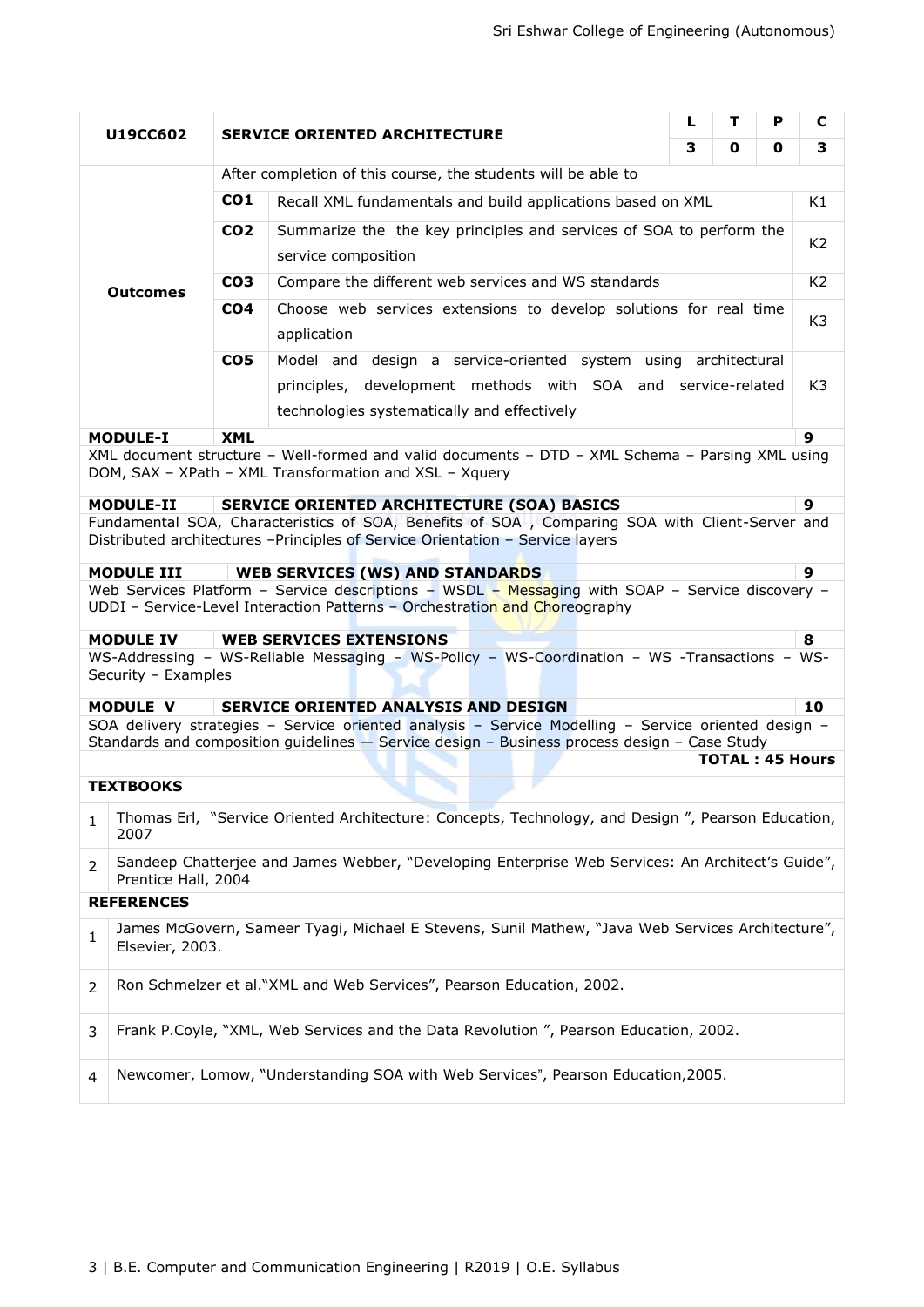|                                               |                                                                                                           |                 |                                                                                                                                                                                                                                                                                    | L                                            | т | Р | C                      |  |
|-----------------------------------------------|-----------------------------------------------------------------------------------------------------------|-----------------|------------------------------------------------------------------------------------------------------------------------------------------------------------------------------------------------------------------------------------------------------------------------------------|----------------------------------------------|---|---|------------------------|--|
|                                               | U19CC603                                                                                                  |                 | <b>NETWORK PROTOCOLS</b>                                                                                                                                                                                                                                                           | 3                                            | 0 | 0 | 3                      |  |
|                                               |                                                                                                           |                 | After completion of this course, the students will be able to                                                                                                                                                                                                                      |                                              |   |   |                        |  |
|                                               |                                                                                                           | CO <sub>1</sub> | Understand the Basics of Protocols, Addressing and its Functions in<br>Computer Networks.                                                                                                                                                                                          |                                              |   |   |                        |  |
|                                               | <b>Outcomes</b>                                                                                           | CO <sub>2</sub> | Identify the Different Types of IP Addressing and its Functions in the<br>Networks.                                                                                                                                                                                                |                                              |   |   | K <sub>2</sub>         |  |
|                                               |                                                                                                           | CO <sub>3</sub> | Summarize Functionalities of Internet Protocol and its Elements.                                                                                                                                                                                                                   |                                              |   |   | K1                     |  |
|                                               |                                                                                                           | CO <sub>4</sub> | Describe and Analysis the Basics of TCP Protocol Design and<br>Operations.                                                                                                                                                                                                         |                                              |   |   | K4                     |  |
|                                               | Identify the Different Types TCP/IP Family of Network Protocols within<br>CO <sub>5</sub><br>the Network. |                 |                                                                                                                                                                                                                                                                                    |                                              |   |   | K <sub>2</sub>         |  |
|                                               | <b>MODULE-I</b>                                                                                           |                 | <b>PROTOCOLS AND STANDARDS</b>                                                                                                                                                                                                                                                     |                                              |   |   | 10                     |  |
|                                               |                                                                                                           |                 | Protocols and Standards- Internet Standards-Protocol Layers-OSI Reference Model-TCP/IP Protocol                                                                                                                                                                                    |                                              |   |   |                        |  |
|                                               |                                                                                                           |                 | Suite-Addressing: Physical, Logical, Application And Port Addressing.                                                                                                                                                                                                              |                                              |   |   |                        |  |
|                                               | <b>MODULE-II</b>                                                                                          |                 | <b>IP ADDRESSING</b>                                                                                                                                                                                                                                                               |                                              |   |   | 8                      |  |
|                                               |                                                                                                           |                 | Address Space- Notation- Range of Addresses-Classful Addressing: Classes And Blocks- Two-Level                                                                                                                                                                                     |                                              |   |   |                        |  |
|                                               | Addressing- Block Allocation.                                                                             |                 | Addressing- Subnetting And Supernetting-Classless Addressing: Variable-Length Blocks- Two-Level                                                                                                                                                                                    |                                              |   |   |                        |  |
|                                               |                                                                                                           |                 |                                                                                                                                                                                                                                                                                    |                                              |   |   |                        |  |
| <b>MODULE III</b><br><b>INTERNET PROCOCOL</b> |                                                                                                           |                 |                                                                                                                                                                                                                                                                                    |                                              |   | 8 |                        |  |
|                                               |                                                                                                           |                 | TCP/IP Protocol Suite -Datagram-Fragmentation-Options- Checksum-Security: Packet Sniffing, Packet<br>Modification, IP Spoofing-IP Packaging-Internet Control Message Protocol: Messages and Formats- Error<br>Reporting-Query- Checksum- Internet Control Message Protocol Design. |                                              |   |   |                        |  |
|                                               |                                                                                                           |                 |                                                                                                                                                                                                                                                                                    |                                              |   |   |                        |  |
|                                               | <b>MODULE IV</b>                                                                                          |                 | <b>TRANSMISSION CONTROL PROTOCOL</b>                                                                                                                                                                                                                                               |                                              |   |   | 9                      |  |
|                                               |                                                                                                           |                 | Process To Process Communication -TCP Services -Segment -Options- Checksum-Flow Control- Error                                                                                                                                                                                     |                                              |   |   |                        |  |
|                                               | Design.                                                                                                   |                 | Control- TCP Timers-Connection-State Transition Diagram-Congestion Control-TCP Operation- TCP                                                                                                                                                                                      |                                              |   |   |                        |  |
|                                               |                                                                                                           |                 |                                                                                                                                                                                                                                                                                    |                                              |   |   |                        |  |
|                                               | <b>MODULE V</b>                                                                                           |                 | <b>TCP/IP FAMILY PROTOCOLS</b>                                                                                                                                                                                                                                                     |                                              |   |   | 10                     |  |
| User                                          | Datagram                                                                                                  |                 | Protocol: UDP<br>Services-UDP<br>Applications-File Transfer<br>Communication-Command Processing-File Transfer-Anonymous FTP-Security<br>Transfer Protocol: HTTP Overview-Message Formats- HTTP Connections-Security.                                                               | Protocol: Connections-<br>For FTP- Hypertext |   |   |                        |  |
|                                               |                                                                                                           |                 |                                                                                                                                                                                                                                                                                    |                                              |   |   | <b>TOTAL: 45 Hours</b> |  |
|                                               | <b>TEXTBOOKS</b>                                                                                          |                 |                                                                                                                                                                                                                                                                                    |                                              |   |   |                        |  |
| 1                                             | 2010.                                                                                                     |                 | Behrouz A. Forouzan, "TCP/IP Protocol Suite", Tata McGraw Hill Publishing Company, New Delhi,                                                                                                                                                                                      |                                              |   |   |                        |  |
| 2                                             | 2015.                                                                                                     |                 | DOUGLAS E. COMER, "Internetworking With TCPI/IP Principles, Protocols, and Architecture", Pearson,                                                                                                                                                                                 |                                              |   |   |                        |  |
|                                               | <b>REFERENCES</b>                                                                                         |                 |                                                                                                                                                                                                                                                                                    |                                              |   |   |                        |  |
| 1                                             | Company, New Delhi, 2011.                                                                                 |                 | Achyut S. Godbole, AtulKahate, "Data Communications and Networks", Tata McGraw Hill Publishing                                                                                                                                                                                     |                                              |   |   |                        |  |
| 2                                             |                                                                                                           |                 | William Stallings "Data and Computer Communications", Pearson Prentice-Hall, New Delhi, 2011.                                                                                                                                                                                      |                                              |   |   |                        |  |
| 3                                             | W. Richard Stevens, "TCP/IP Illustrated: The Protocols", Addison-Wesley Professional, 2011.               |                 |                                                                                                                                                                                                                                                                                    |                                              |   |   |                        |  |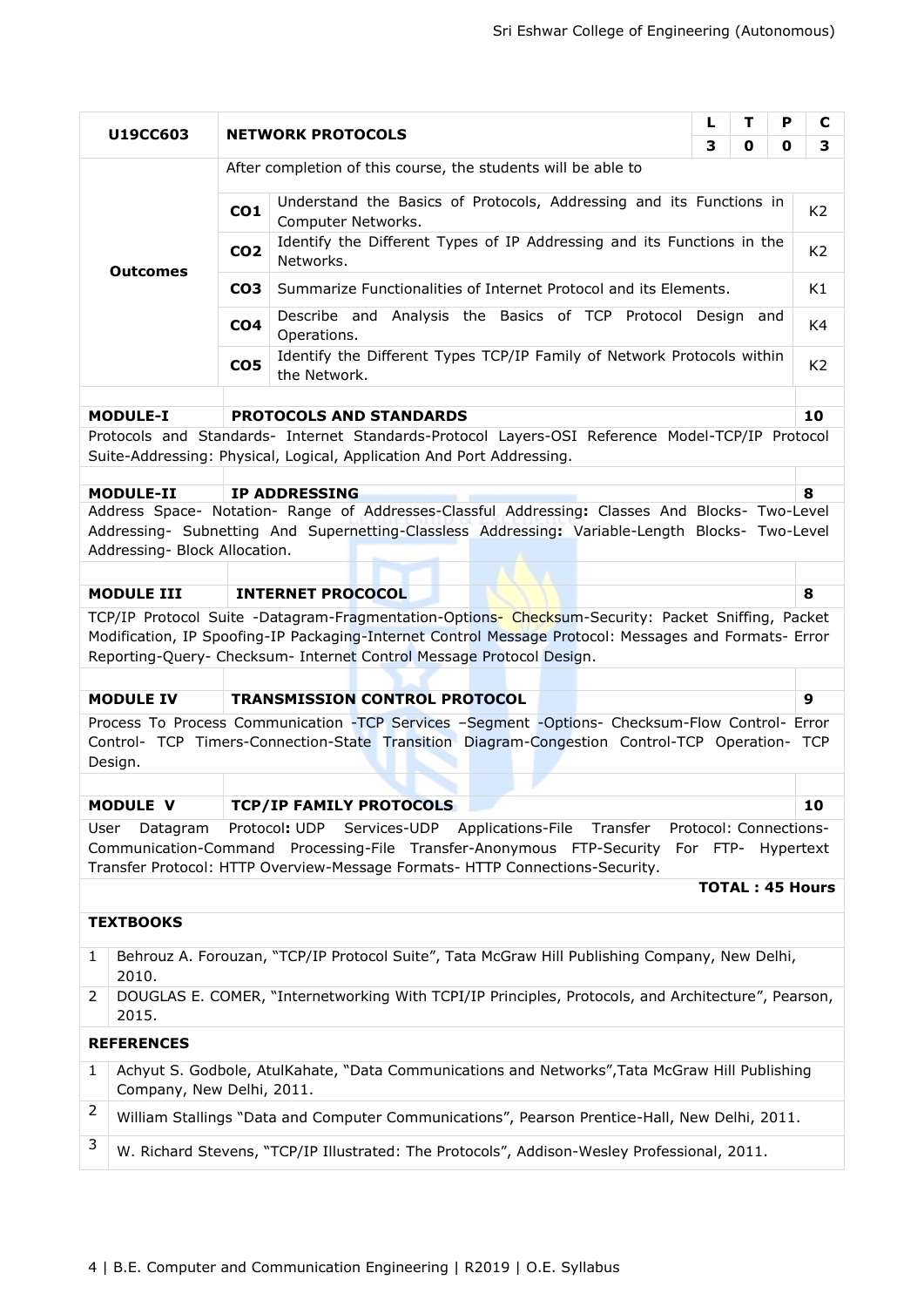|   | U19CC604                      |                 | <b>SOFTWARE DEFINED NETWORKS</b>                                                                                                                                                                                                          | L<br>3 | т<br>0                 | P<br>0 | C<br>3         |  |  |
|---|-------------------------------|-----------------|-------------------------------------------------------------------------------------------------------------------------------------------------------------------------------------------------------------------------------------------|--------|------------------------|--------|----------------|--|--|
|   |                               |                 | After completion of this course, the students will be able to                                                                                                                                                                             |        |                        |        |                |  |  |
|   |                               | CO1 I           | Understand the fundamentals of software defined networks.<br>K <sub>2</sub>                                                                                                                                                               |        |                        |        |                |  |  |
|   |                               | CO <sub>2</sub> | Implement the operation of SDN control plane with different                                                                                                                                                                               |        |                        |        |                |  |  |
|   | <b>Outcomes</b>               |                 | controllers.                                                                                                                                                                                                                              |        |                        |        | K <sub>3</sub> |  |  |
|   |                               |                 | <b>CO3</b> Apply the use of SDN in the current networking scenario.                                                                                                                                                                       |        |                        |        | K <sub>3</sub> |  |  |
|   |                               |                 | <b>CO4</b> Utilize the Interfaces and tools for SDN Programming.                                                                                                                                                                          |        |                        |        |                |  |  |
|   |                               | CO <sub>5</sub> | Design and develop various applications of SDN.                                                                                                                                                                                           |        |                        |        | K <sub>5</sub> |  |  |
|   |                               |                 |                                                                                                                                                                                                                                           |        |                        |        |                |  |  |
|   | <b>MODULE-I</b>               |                 | <b>FUNDAMENTALS OF SOFTWARE DEFINED NETWORKS</b>                                                                                                                                                                                          |        |                        |        | 9              |  |  |
|   |                               |                 | Evolving network requirements-The SDN Approach: Requirements, SDN Architecture, Characteristics of<br>Software-Defined Networking, SDN and NFV-Related Standards: Standards-Developing Organizations,                                     |        |                        |        |                |  |  |
|   |                               |                 | Industry Consortia, Open Development Initiatives.                                                                                                                                                                                         |        |                        |        |                |  |  |
|   | <b>MODULE-II</b>              |                 | <b>OPEN FLOW &amp; SDN CONTROLLERS</b>                                                                                                                                                                                                    |        |                        |        | 9              |  |  |
|   |                               |                 | Open Flow Specification - Drawbacks of Open SDN, SDN via APIs, SDN via Hypervisor-Based Overlays -                                                                                                                                        |        |                        |        |                |  |  |
|   |                               |                 | SDN via Opening up the Device - SDN Controllers - General Concepts.                                                                                                                                                                       |        |                        |        |                |  |  |
|   | <b>MODULE III</b>             |                 | <b>DATA CENTERS</b>                                                                                                                                                                                                                       |        |                        |        | 9              |  |  |
|   |                               |                 | Multitenant and Virtualized Multitenant Data Center - SDN Solutions for the Data Center Network -                                                                                                                                         |        |                        |        |                |  |  |
|   | VLANs - EVPN - VxLAN - NVGRE. |                 |                                                                                                                                                                                                                                           |        |                        |        |                |  |  |
|   |                               |                 |                                                                                                                                                                                                                                           |        |                        |        |                |  |  |
|   | <b>MODULE IV</b>              |                 | <b>SDN PROGRAMMING</b>                                                                                                                                                                                                                    |        |                        |        | 9              |  |  |
|   |                               |                 | Programming SDNs: Northbound Application Programming Interface, Current Languages and Tools,<br>Composition of SDNs - Network Functions Virtualization (NFV) and Software Defined Networks:<br>Concepts, Implementation and Applications. |        |                        |        |                |  |  |
|   |                               |                 |                                                                                                                                                                                                                                           |        |                        |        |                |  |  |
|   | <b>MODULE V</b>               |                 | <b>APPLICATIONS</b>                                                                                                                                                                                                                       |        |                        |        | 9              |  |  |
|   | Bandwidth Calendaring.        |                 | Juniper SDN Framework - IETF SDN Framework - Open Daylight Controller - Floodlight Controller -                                                                                                                                           |        |                        |        |                |  |  |
|   |                               |                 |                                                                                                                                                                                                                                           |        | <b>TOTAL: 45 Hours</b> |        |                |  |  |
|   | <b>TEXT BOOKS</b>             |                 |                                                                                                                                                                                                                                           |        |                        |        |                |  |  |
| 1 |                               |                 | William Stallings, "Foundations of Modern Networking", Pearson Ltd., 2016.                                                                                                                                                                |        |                        |        |                |  |  |
| 2 |                               |                 | Paul Goransson and Chuck Black, -Software Defined Networks: A Comprehensive                                                                                                                                                               |        |                        |        |                |  |  |
|   |                               |                 | Approach, First Edition, Morgan Kaufmann, 2014.                                                                                                                                                                                           |        |                        |        |                |  |  |
|   | <b>REFERENCES</b>             |                 |                                                                                                                                                                                                                                           |        |                        |        |                |  |  |
| 1 |                               |                 | Thomas D. Nadeau, Ken Gray, -SDN: Software Defined Networks, O'Reilly Media, 2013.                                                                                                                                                        |        |                        |        |                |  |  |
| 2 | 2013.                         |                 | SiamakAzodolmolky, -Software Defined Networking with Open Flow, Packet Publishing,                                                                                                                                                        |        |                        |        |                |  |  |
| 3 |                               |                 | Vivek Tiwari, -SDN and Open Flow for Beginners II, Amazon Digital Services, Inc., 2013.                                                                                                                                                   |        |                        |        |                |  |  |
| 4 | <b>CRC Press, 2014.</b>       |                 | Fei Hu, Editor,- Network Innovation through Open Flow and SDN: Principles and Design,                                                                                                                                                     |        |                        |        |                |  |  |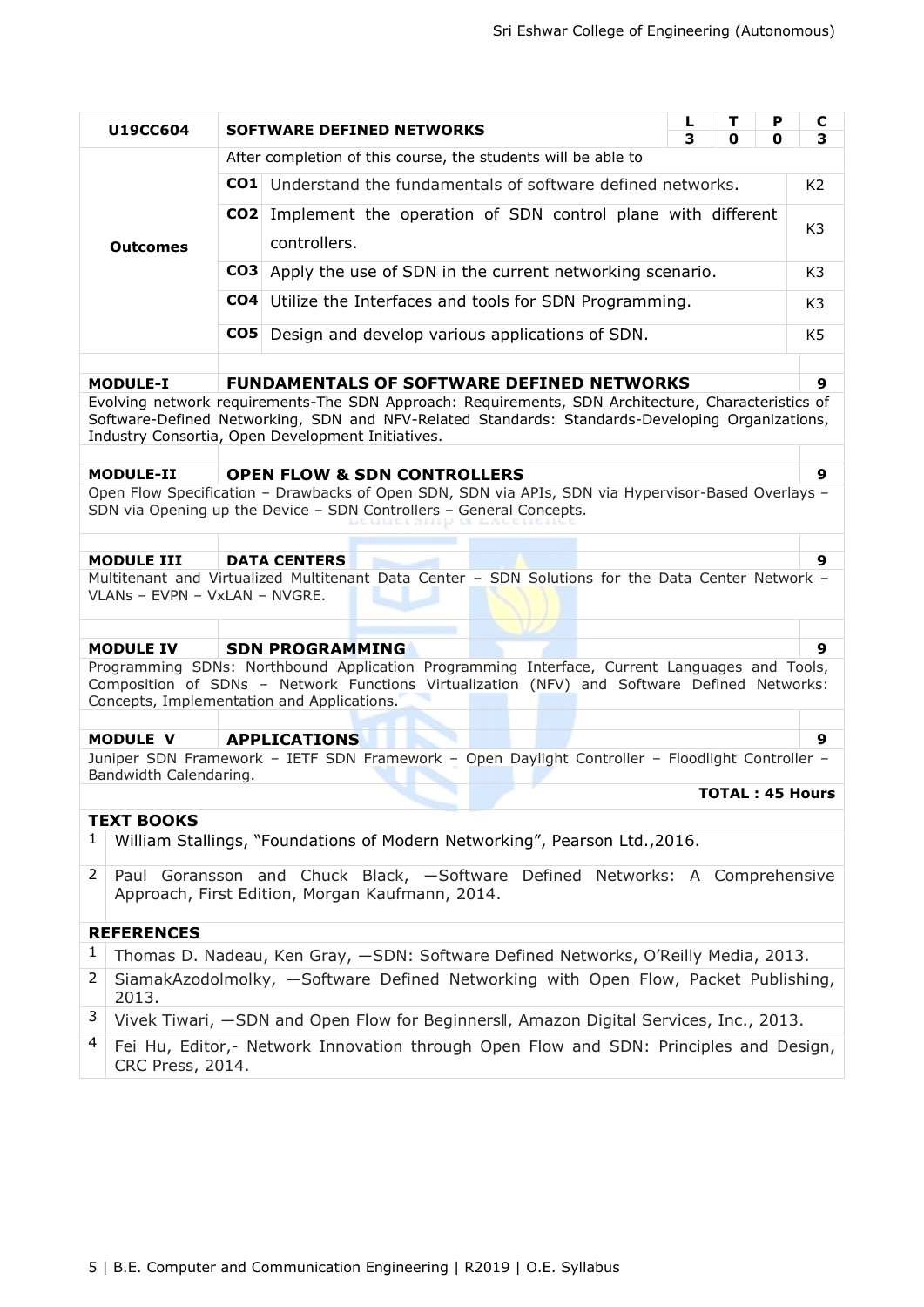|                  |                                                               |                                                                                     |                                                                                                                                                                                                                                                                                           | L | т                      | P | C              |  |  |
|------------------|---------------------------------------------------------------|-------------------------------------------------------------------------------------|-------------------------------------------------------------------------------------------------------------------------------------------------------------------------------------------------------------------------------------------------------------------------------------------|---|------------------------|---|----------------|--|--|
|                  | U19CC605                                                      |                                                                                     | <b>GPU ARCHITECTURE AND PROGRAMMING</b>                                                                                                                                                                                                                                                   | 3 | 0                      | 0 | 3              |  |  |
|                  | After completion of this course, the students will be able to |                                                                                     |                                                                                                                                                                                                                                                                                           |   |                        |   |                |  |  |
|                  |                                                               | CO <sub>1</sub>                                                                     | Identify GPU Architecture.                                                                                                                                                                                                                                                                |   |                        |   |                |  |  |
|                  |                                                               | Make use of programs using CUDA, identify issues and debug them.<br>CO <sub>2</sub> |                                                                                                                                                                                                                                                                                           |   |                        |   |                |  |  |
|                  | <b>Outcomes</b>                                               | CO <sub>3</sub>                                                                     | Experiment with efficient algorithms in GPUs for common application                                                                                                                                                                                                                       |   |                        |   |                |  |  |
|                  |                                                               |                                                                                     | kernels, such as matrix multiplication                                                                                                                                                                                                                                                    |   |                        |   | K3             |  |  |
|                  |                                                               | CO <sub>4</sub>                                                                     | Build simple programs using OpenCL                                                                                                                                                                                                                                                        |   |                        |   | K <sub>3</sub> |  |  |
|                  |                                                               | CO <sub>5</sub>                                                                     | Interpret efficient parallel programming patterns to solve problems                                                                                                                                                                                                                       |   |                        |   | K <sub>2</sub> |  |  |
|                  |                                                               |                                                                                     |                                                                                                                                                                                                                                                                                           |   |                        |   |                |  |  |
| <b>MODULE-I</b>  |                                                               |                                                                                     | FUNDAMENTALS OF GPU ARCHITECTURE AND PROGRAMMING<br>Evolution of GPU architectures - Understanding Parallelism with GPU -Typical GPU Architecture - CUDA                                                                                                                                  |   |                        |   | 9              |  |  |
| <b>MODULE-II</b> |                                                               |                                                                                     | Hardware Overview - Threads, Blocks, Grids, Warps, Scheduling - Memory Handling with CUDA<br><b>MULTI GPU AND CUDA</b><br>Multi GPU - Multi GPU Solutions - Optimizing CUDA Applications: Problem Decomposition, Memory<br>Considerations, Transfers, Thread Usage, Resource Contentions. |   |                        |   | $\mathbf{9}$   |  |  |
|                  |                                                               |                                                                                     |                                                                                                                                                                                                                                                                                           |   |                        |   |                |  |  |
|                  | <b>MODULE III</b>                                             |                                                                                     | <b>ISSUES IN PROGRAMMING CUDA</b>                                                                                                                                                                                                                                                         |   |                        |   | 9              |  |  |
|                  |                                                               |                                                                                     | Common Problems: CUDA Error Handling, Parallel Programming Issues, Synchronization, Algorithmic<br>Issues, Finding and Avoiding Errors.                                                                                                                                                   |   |                        |   |                |  |  |
| <b>MODULE IV</b> |                                                               | <b>OPENCL</b>                                                                       |                                                                                                                                                                                                                                                                                           |   |                        |   | 9              |  |  |
|                  | OpenCL Examples.                                              |                                                                                     | OpenCL Standard - Kernels - Host Device Interaction - Execution Environment - Memory Model -                                                                                                                                                                                              |   |                        |   |                |  |  |
| <b>MODULE V</b>  |                                                               |                                                                                     | ALGORITHMEMIC IMPLEMENTATION OF GPU                                                                                                                                                                                                                                                       |   |                        |   | 9              |  |  |
|                  | Heterogeneous Cluster.                                        |                                                                                     | Parallel Patterns: Convolution, Prefix Sum, Sparse Matrix - Matrix Multiplication - Programming                                                                                                                                                                                           |   |                        |   |                |  |  |
|                  |                                                               |                                                                                     |                                                                                                                                                                                                                                                                                           |   | <b>TOTAL: 45 Hours</b> |   |                |  |  |
|                  | <b>TEXTBOOKS</b>                                              |                                                                                     |                                                                                                                                                                                                                                                                                           |   |                        |   |                |  |  |
| $\mathbf{1}$     |                                                               |                                                                                     | Shane Cook, CUDA Programming: - A Developer's Guide to Parallel Computing with GPUs<br>(Applications of GPU Computing), First Edition, Morgan Kaufmann, 2012.                                                                                                                             |   |                        |   |                |  |  |
| 2                |                                                               |                                                                                     | David R. Kaeli, Perhaad Mistry, Dana Schaa, Dong Ping Zhang, -Heterogeneous computing with<br>OpenCL, 3rd Edition, Morgan Kauffman, 2015.                                                                                                                                                 |   |                        |   |                |  |  |
|                  | <b>REFERENCES</b>                                             |                                                                                     |                                                                                                                                                                                                                                                                                           |   |                        |   |                |  |  |
| $\mathbf{1}$     | 2013.                                                         |                                                                                     | Nicholas Wilt, -CUDA Handbook: A Comprehensive Guide to GPU Programming, Addison - Wesley,                                                                                                                                                                                                |   |                        |   |                |  |  |
| $\overline{2}$   |                                                               |                                                                                     | Jason Sanders, Edward Kandrot, - CUDA by Example: An Introduction to General Purpose GPU<br>Programming, Addison - Wesley, 2010.                                                                                                                                                          |   |                        |   |                |  |  |
| 3                |                                                               |                                                                                     | David B. Kirk, Wen-mei W. Hwu, Programming Massively Parallel Processors - A Hands-on<br>Approach, Third Edition, Morgan Kaufmann, 2016.                                                                                                                                                  |   |                        |   |                |  |  |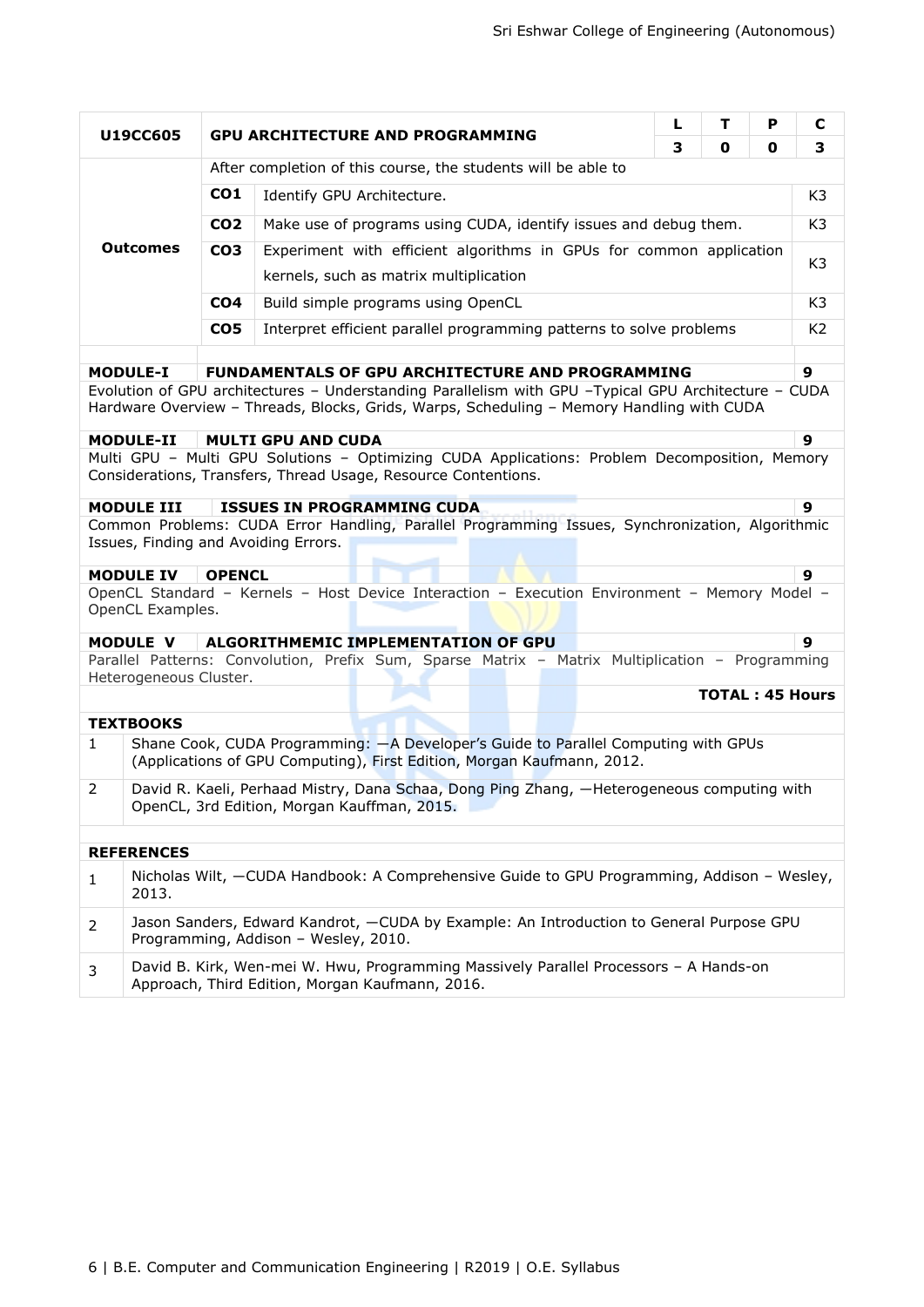|              |                                                               |                 |                                                                                                                                    | L | т | P | C                      |  |
|--------------|---------------------------------------------------------------|-----------------|------------------------------------------------------------------------------------------------------------------------------------|---|---|---|------------------------|--|
|              | U19CC606                                                      |                 | <b>HIGH SPEED NETWORKS</b>                                                                                                         | 3 | 0 | 0 | 3                      |  |
|              | After completion of this course, the students will be able to |                 |                                                                                                                                    |   |   |   |                        |  |
|              |                                                               | CO <sub>1</sub> | Understand the Basics of Architecture of ATM and High Speed LANs.                                                                  |   |   |   |                        |  |
|              |                                                               | CO <sub>2</sub> | Able to Understand and Analyse the Congestion Control in Various                                                                   |   |   |   |                        |  |
|              | <b>Outcomes</b>                                               |                 | Scenarios within the Packet Switching Networks.                                                                                    |   |   |   | K <sub>2</sub>         |  |
|              |                                                               | CO <sub>3</sub> | Describe and Analysis the a Range of Traffic Managements In ATM.                                                                   |   |   |   | K4                     |  |
|              |                                                               | CO <sub>4</sub> | Explain the Basic Taxonomy in High Speed Wireless LANs and                                                                         |   |   |   | K2                     |  |
|              |                                                               |                 | Architecture Implementation.                                                                                                       |   |   |   |                        |  |
|              |                                                               | CO <sub>5</sub> | Compare and Select Appropriate Modes in Wireless ATM Networks.                                                                     |   |   |   | K4                     |  |
|              | <b>MODULE-I</b>                                               |                 | <b>HIGH SPEED NETWORKS</b>                                                                                                         |   |   |   | 9                      |  |
|              |                                                               |                 | Asynchronous Transfer Mode - ATM Protocol Architecture, ATM Logical Connection - ATM Cell - ATM                                    |   |   |   |                        |  |
|              |                                                               |                 | Service Categories - AAL. High Speed LANs - Fast Ethernet - Gigabit Ethernet - Fibre Channel -                                     |   |   |   |                        |  |
|              |                                                               |                 | Wireless LAN's Applications, Requirements - Architecture Of IEEE 802.11.                                                           |   |   |   |                        |  |
|              | <b>MODULE-II</b>                                              |                 | QUEUING ANALYSIS AND CONGESTION CONTROL                                                                                            |   |   |   | 9                      |  |
|              |                                                               |                 | Single Server Queues - Multiserver Queues - Queues with Priorities - Networks of Queues - Effects of                               |   |   |   |                        |  |
|              |                                                               |                 | Congestion - Congestion Control - Traffic Management - Congestion Control in Packet Switching                                      |   |   |   |                        |  |
|              |                                                               |                 | Networks - Frame Relay Congestion Control.                                                                                         |   |   |   | 9                      |  |
|              | <b>MODULE III</b>                                             |                 | <b>ATM CONGESTION CONTROL</b><br>Traffic and Congestion Control in ATM - Requirements - Attributes - Traffic Management Frame Work |   |   |   |                        |  |
|              |                                                               |                 | - Traffic Control - ABR Traffic Management - ABR Rate Control - RM Cell Formats - ABR Capacity                                     |   |   |   |                        |  |
|              |                                                               |                 | Allocations - GFR Traffic Management.                                                                                              |   |   |   |                        |  |
|              | <b>MODULE IV</b>                                              |                 | <b>HIGH SPEED WIRELESS LAN</b>                                                                                                     |   |   |   | 8                      |  |
|              |                                                               |                 | Classification Of Wireless LANs: Radio LANs-Direct Sequence Spread Spectrum-Frequency Hopping                                      |   |   |   |                        |  |
|              |                                                               |                 | Spread Spectrum-Comparison-Infrared LANs-Wireless LAN Implementation-Components-Protocol                                           |   |   |   |                        |  |
|              |                                                               |                 | Architecture-LAN Topologies-Deployment- Performance Of Wireless LANs.                                                              |   |   |   |                        |  |
|              | <b>MODULE V</b>                                               |                 | <b>WIRELESS ATM Networks</b>                                                                                                       |   |   |   | 10                     |  |
|              |                                                               |                 | ATM Technology: Comparison of Transfer Modes, ATM vs IP- Need for Wireless ATM-Wireless                                            |   |   |   |                        |  |
|              |                                                               |                 | Communication using ATM-Multimedia Communications using Wireless ATM.                                                              |   |   |   |                        |  |
|              |                                                               |                 |                                                                                                                                    |   |   |   | <b>TOTAL: 45 Hours</b> |  |
|              | <b>TEXTBOOKS</b>                                              |                 |                                                                                                                                    |   |   |   |                        |  |
| 1            |                                                               |                 | William Stallings, "High-speed Networks and Internet", Pearson Education, 2nd Edition, 2002.                                       |   |   |   |                        |  |
| 2            |                                                               |                 | Benny Bing, "High-Speed Wireless ATM and LANs", Artech House Publishers, 2000.                                                     |   |   |   |                        |  |
|              | <b>REFERENCES</b>                                             |                 |                                                                                                                                    |   |   |   |                        |  |
| $\mathbf{1}$ |                                                               |                 | Jean Warland, PravinVaraiya, "High-performance Communication Networks", Jean Harcourt Asia<br>Private Limited, 2nd Edition, 2000.  |   |   |   |                        |  |
| 2            | Press, 2004.                                                  |                 | Abhijit S. Pandya, ErcanSen, "ATM Technology for Broadband Telecommunications Networks", CRC                                       |   |   |   |                        |  |
| 3            | 2008.                                                         |                 | William Stallings, "High-speed Networks: TCP/IP and ATM Design Principles", PHI, 2nd Edition,                                      |   |   |   |                        |  |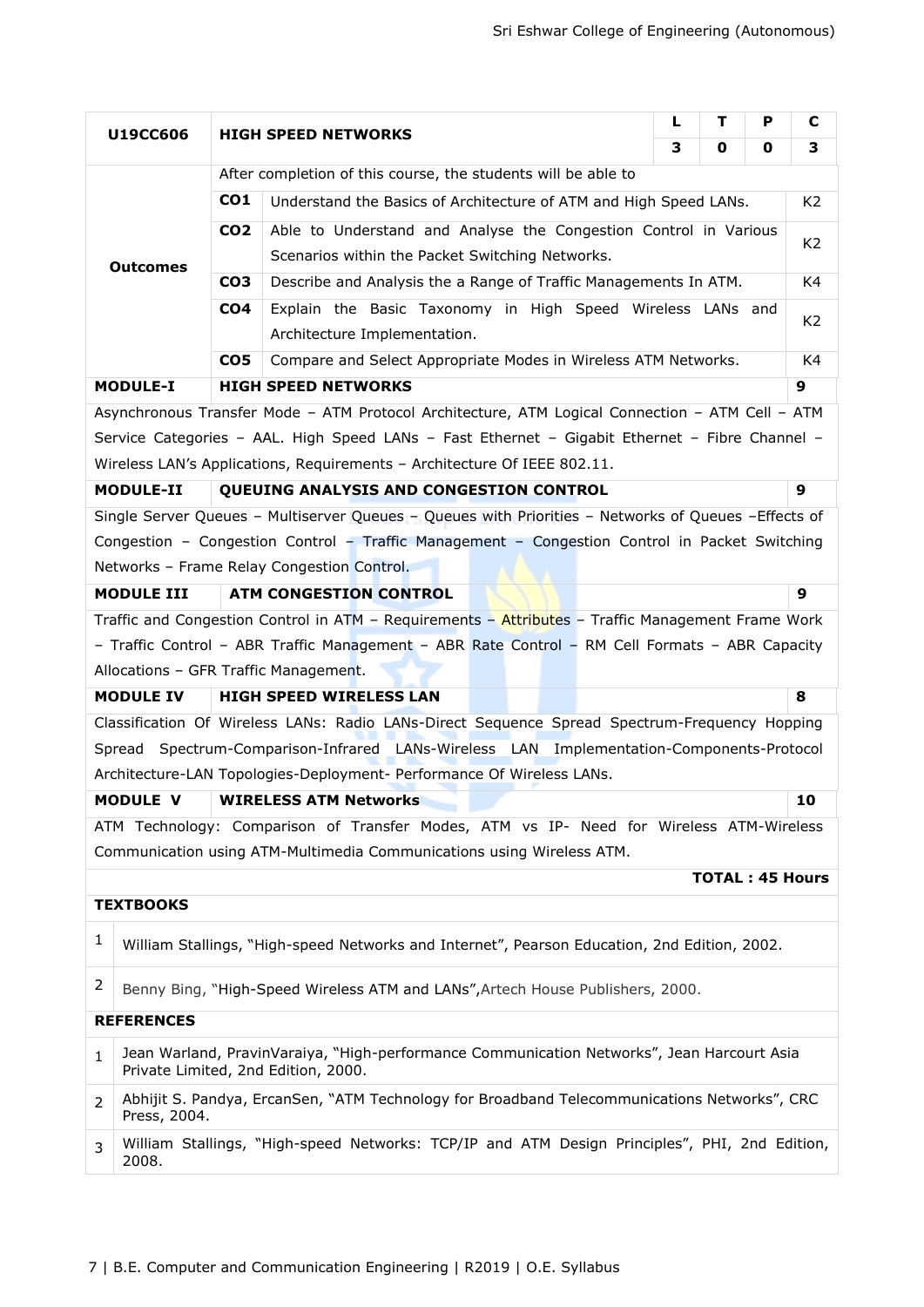|              |                                                                                                        |                                                                                         | L                                                                                                       | т | P | C              |                        |
|--------------|--------------------------------------------------------------------------------------------------------|-----------------------------------------------------------------------------------------|---------------------------------------------------------------------------------------------------------|---|---|----------------|------------------------|
|              | U19CC607                                                                                               |                                                                                         | <b>INTRODUCTION TO INDUSTRIAL NETWORKING</b>                                                            | 3 | 0 | 0              | 3                      |
|              |                                                                                                        |                                                                                         | After completion of this course, the students will be able to                                           |   |   |                |                        |
|              |                                                                                                        | CO <sub>1</sub>                                                                         | Understand the basic concepts of data networks                                                          |   |   |                | K <sub>2</sub>         |
|              | <b>Outcomes</b>                                                                                        | Familiarise the basics of inter networking and serial communications<br>CO <sub>2</sub> |                                                                                                         |   |   |                | K3                     |
|              |                                                                                                        | Understand the details on HART and Field buses<br>CO <sub>3</sub>                       |                                                                                                         |   |   | K <sub>2</sub> |                        |
|              |                                                                                                        | CO <sub>4</sub>                                                                         | Understand on MODBUS, PROFIBUS and other communication protocol                                         |   |   |                | K <sub>2</sub>         |
|              |                                                                                                        | CO <sub>5</sub>                                                                         | Understand the industrial Ethernet and wireless communication                                           |   |   |                | K <sub>2</sub>         |
|              | <b>MODULE-I</b>                                                                                        |                                                                                         | <b>DATA NETWORK FUNDAMENTALS</b>                                                                        |   |   |                | 9                      |
|              |                                                                                                        |                                                                                         | Networks hierarchy and switching - Open System Interconnection model of ISO - Data link control         |   |   |                |                        |
|              |                                                                                                        |                                                                                         | protocol - Media access protocol - Command / response - Token passing - CSMA/CD, TCP/IP                 |   |   |                |                        |
|              | <b>MODULE-II</b>                                                                                       |                                                                                         | <b>INTERNET WORKING and RS 232, RS 485</b>                                                              |   |   |                | 9                      |
|              |                                                                                                        |                                                                                         | Bridges - Routers - Gateways - Standard ETHERNET and ARCNET configuration special requirement for       |   |   |                |                        |
|              |                                                                                                        |                                                                                         | networks used for control - RS 232, RS 485 configuration Actuator Sensor (AS) - interface, Devicenet    |   |   |                |                        |
|              | <b>MODULE III</b>                                                                                      |                                                                                         | <b>HART AND FIELDBUS</b>                                                                                |   |   |                | 9                      |
|              |                                                                                                        |                                                                                         | Introduction - Evolution of signal standard - HART communication protocol - HART networks - HART        |   |   |                |                        |
|              |                                                                                                        |                                                                                         | commands - HART applications - Field bus - Introduction - General Field bus architecture - Basic        |   |   |                |                        |
|              |                                                                                                        |                                                                                         | requirements of Field bus standard - Field bus topology - Interoperability - Interchangeability -       |   |   |                |                        |
|              |                                                                                                        |                                                                                         | Introduction to OLE for process control (OPC).                                                          |   |   |                |                        |
|              | <b>MODULE IV</b>                                                                                       |                                                                                         | MODBUS AND PROFIBUS PA/DP/FMS AND FF                                                                    |   |   |                | 9                      |
|              | MODBUS protocol structure - function codes - troubleshooting Profibus, Introduction, Profibus protocol |                                                                                         |                                                                                                         |   |   |                |                        |
|              |                                                                                                        |                                                                                         | stack, Profibus communication model - communication objects - system operation - troubleshooting -      |   |   |                |                        |
|              | <b>MODULE V</b>                                                                                        |                                                                                         | review of foundation field bus - Data Highway<br>INDUSTRIAL ETHERNET AND WIRELESS COMMUNICATION         |   |   |                | 9                      |
|              |                                                                                                        |                                                                                         | Industrial Ethernet, Introduction, 10 Mbps Ethernet, 100 Mbps Ethernet - Radio and wireless             |   |   |                |                        |
|              |                                                                                                        |                                                                                         | communication, Introduction, components of radio link - radio spectrum and frequency allocation - radio |   |   |                |                        |
|              |                                                                                                        |                                                                                         | MODEMs-Introduction to wireless HART and ISA100.                                                        |   |   |                |                        |
|              |                                                                                                        |                                                                                         |                                                                                                         |   |   |                | <b>TOTAL: 45 Hours</b> |
|              | <b>TEXTBOOKS</b>                                                                                       |                                                                                         |                                                                                                         |   |   |                |                        |
|              |                                                                                                        |                                                                                         | Steve Mackay, Edwin Wrijut, Deon Reynders, John Park, Practical Industrial Data Networks Design,        |   |   |                |                        |
| $\mathbf{1}$ |                                                                                                        |                                                                                         | Installation and Troubleshooting' Newnes Publication, Elsevier First Edition, 2004                      |   |   |                |                        |
| 2            |                                                                                                        |                                                                                         | A. Behrouz Forouzan, Data Communications & Networking , 3RD edition, Tata Mc Graw hill, 2006.           |   |   |                |                        |
|              | <b>REFERENCES</b>                                                                                      |                                                                                         |                                                                                                         |   |   |                |                        |
| $\mathbf{1}$ | 5th Edition. 2011.                                                                                     |                                                                                         | Andrew S. Tanenbaum, David J. Wetherall, Computer Networks, Prentice Hall of India Pvt. Ltd.,           |   |   |                |                        |
| 2            | 2nd Edition, 2001.                                                                                     |                                                                                         | Theodore S Rappaport, Wireless Communication: Principles and Practice, Prentice Hall of India           |   |   |                |                        |
| 3            |                                                                                                        |                                                                                         | William Stallings, Wireless Communication & Networks, Prentice Hall of India, 2nd Edition, 2005.        |   |   |                |                        |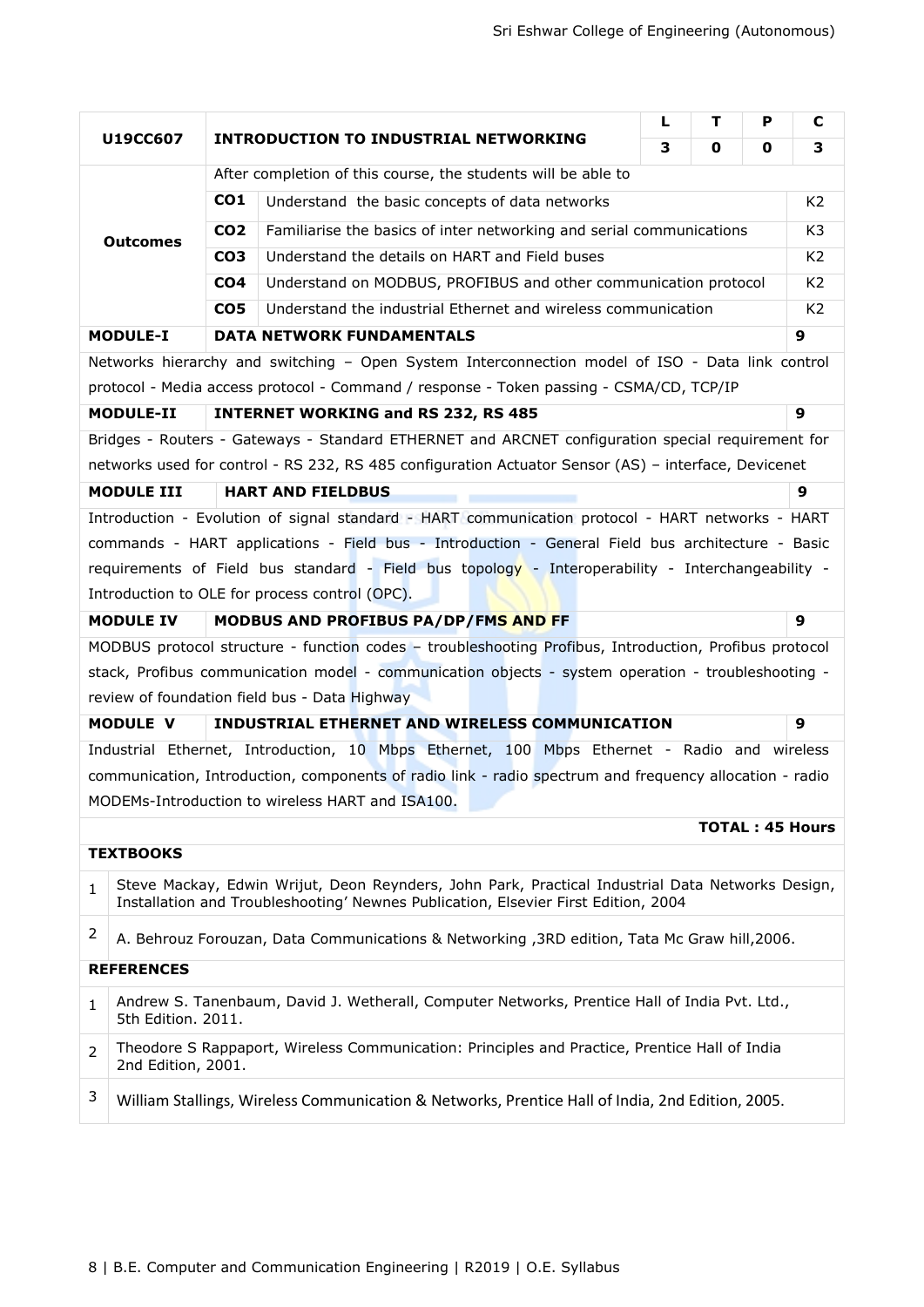| U19CC608                                                                                                                                                                                                                                                  |                 | <b>BASICS OF MOBILE COMMUNICATION</b>                                                                                                       | L | т | P           | C |  |  |  |  |  |
|-----------------------------------------------------------------------------------------------------------------------------------------------------------------------------------------------------------------------------------------------------------|-----------------|---------------------------------------------------------------------------------------------------------------------------------------------|---|---|-------------|---|--|--|--|--|--|
|                                                                                                                                                                                                                                                           |                 |                                                                                                                                             | 3 | 0 | $\mathbf o$ | 3 |  |  |  |  |  |
|                                                                                                                                                                                                                                                           |                 | After completion of this course, the students will be able to                                                                               |   |   |             |   |  |  |  |  |  |
|                                                                                                                                                                                                                                                           | CO1             | (Understand) Understand the wireless communication and medium<br>used for cellular systems.                                                 |   |   |             |   |  |  |  |  |  |
| <b>Outcomes</b>                                                                                                                                                                                                                                           | CO <sub>2</sub> | (Understand) Understand the basics of mobile telecommunication<br>system and the architecture                                               |   |   |             |   |  |  |  |  |  |
|                                                                                                                                                                                                                                                           | CO <sub>3</sub> | (Understand) Understand the architecture of Wireless LAN technologies                                                                       |   |   |             |   |  |  |  |  |  |
|                                                                                                                                                                                                                                                           | CO <sub>4</sub> | <b>(Understand)</b> Determine the functionality of network layer and<br>transport layer and illustrate the generations of wireless networks |   |   |             |   |  |  |  |  |  |
|                                                                                                                                                                                                                                                           | CO <sub>5</sub> | <b>(Understand)</b> Know the functionalities of application layer and<br>associated languages and operating system in mobile communications |   |   |             |   |  |  |  |  |  |
| <b>MODULE-I</b>                                                                                                                                                                                                                                           |                 | <b>WIRELESS TRANSMISSION AND CHANNEL</b>                                                                                                    |   |   |             | 9 |  |  |  |  |  |
| Introduction: Applications, History of wireless communication. Wireless Transmission: Frequencies for<br>radio transmission, Signal Propagation, Cellular Systems. Medium Access Control: Motivation for a<br>specialized MAC, SDMA, FDMA, TDMA and CDMA. |                 |                                                                                                                                             |   |   |             |   |  |  |  |  |  |
| 9<br><b>MODULE-II</b><br><b>MOBILE COMMUNICATION SYSTEMS</b>                                                                                                                                                                                              |                 |                                                                                                                                             |   |   |             |   |  |  |  |  |  |

Mobile Communication systems: GSM Mobile services, System Architecture, Radio Interface, Protocols, Localization and calling, Handover, Security, New Data services. Satellite systems: Overview and applications. Broadcast systems: Overview, DAB and DVB, Convergence of Broadcasting and Mobile communication.

### **MODULE III WIRELESS LAN 8**

Wireless LAN: Infra red vs. radio transmission, Infrastructure and ad-hoc network, IEEE 802.11, HIPERLAN, Bluetooth.

### **MODULE IV MOBILE NETWORK LAYER AND TRANSPORT LAYER <sup>9</sup>**

Mobile Network Layer and Transport Layer: Mobile IP, Dynamic Host Configuration Protocol, Mobile adhoc networks, Traditional and classical TCP and TCP over 2.5/3G wireless networks.

## **MODULE V APPLICATION LAYER <sup>10</sup>**

New Delhi, 2012

Application Layer: Wireless Application Protocol, Architecture, Wireless datagram protocol, wireless transport layer security, wireless transaction protocol, wireless session protocol, wireless application environment, wireless mark-up language, WMLScript, I-mode, SuncML, WAP2.0, Mobile Application Languages: Mobile application Development, XML, JAVA, Java 2 Micro Edition, Java card, Mobile Operating system: Window Mobile and CE, Android.

#### **TOTAL : 45 Hours**

|                | <b>TEXTBOOKS</b>                                                                                 |  |  |  |  |  |
|----------------|--------------------------------------------------------------------------------------------------|--|--|--|--|--|
|                | Jochen Schiller, "Mobile communications" Pearson, 2 <sup>nd</sup> edition 2009                   |  |  |  |  |  |
| $\overline{2}$ | Clint Smith, Daniel Collins, "Wireless Networks", Third Edition, McGraw Hill Publications, 2014. |  |  |  |  |  |
|                | <b>REFERENCES</b>                                                                                |  |  |  |  |  |
|                | Raj Kamal, "Mobile Computing" Ocford University Press 2 <sup>nd</sup> Edition                    |  |  |  |  |  |
| <sup>2</sup>   | Prasanth Kumar Pattnaik, Rajib Mall, "Fundamentals of Mobile Computing", PHI Learning Pvt.Ltd.,  |  |  |  |  |  |